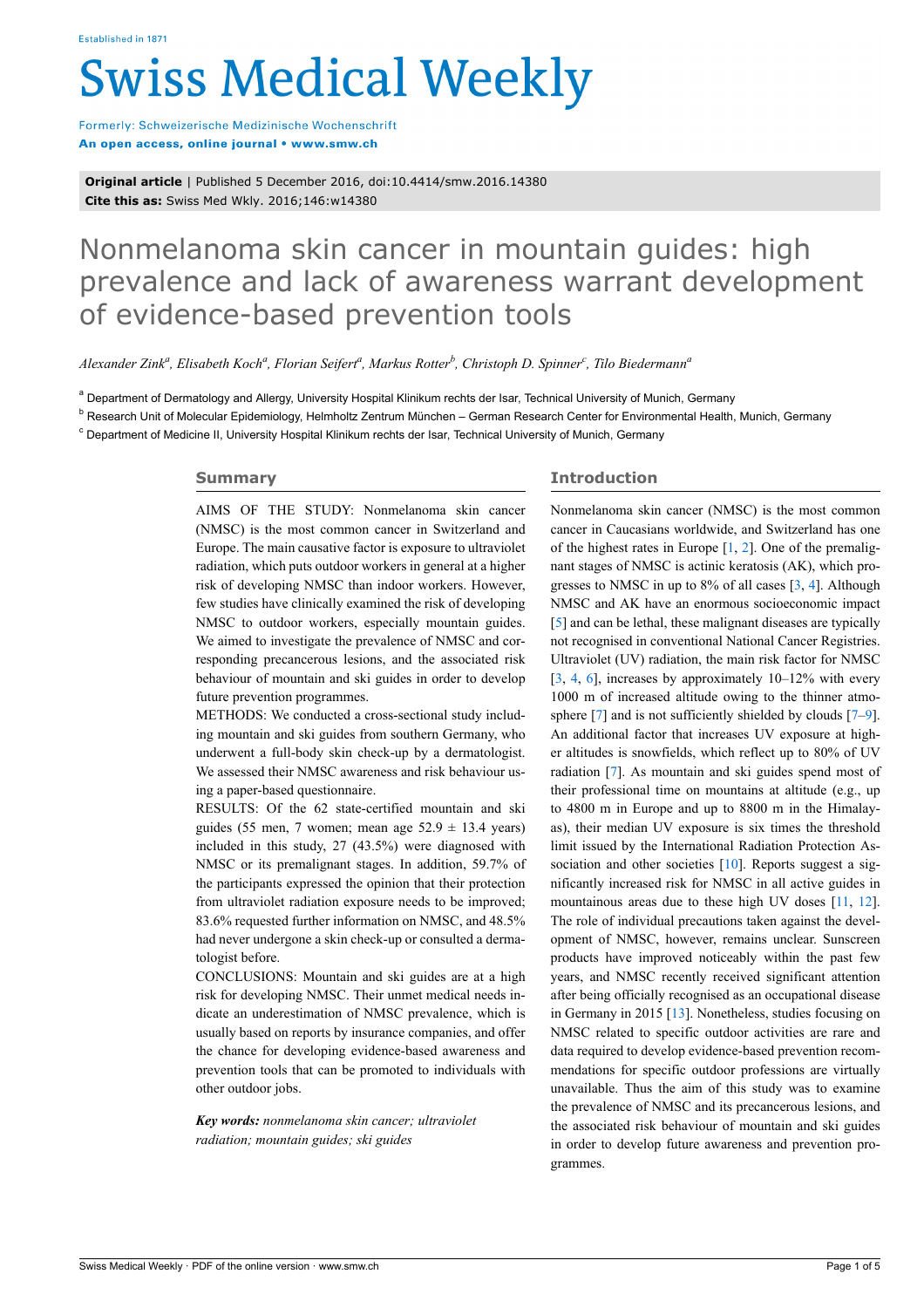# **Materials and methods**

This cross-sectional study was conducted in accordance with the Declaration of Helsinki and was approved by the local ethics committee of the Technical University of Munich. All participants were over the age of 18 and provided written informed consent prior to study inclusion. The inclusion criteria were official membership of the German Association of Mountain and Ski Guides and official certification as a mountain and ski guide by the government. All data were collected during the annual general assembly of the German Association of Mountain and Ski Guides 2016. All members of the association (approximately 700 people) were informed of the study prior to the meeting by e-mail and were reminded of the study details at the meeting via posters. Completion of the paper-based questionnaire was a prerequisite for the skin check-up that was performed by an experienced dermatologist using a dermatoscope. NMSC, AK and other skin-related findings were documented, and the participants were referred to a local dermatologist for further treatment. Apart from general data (age, sex and residence), the paper-based questionnaire included questions on risk behaviour and risk factors for NMSC (number of annual tours and sunburns within the last few years and in childhood), sun protection methods (wearing of long clothes and headgear [\[14](#page-3-8), [15\]](#page-3-9), general use of sunscreen and of what sun protection factor [SPF] [\[16](#page-3-10)]), regular skin self-examination and previous dermatological consultations for skin check-ups or any other reason. The study questionnaire was custom-designed with adaptions from a validated sun protection questionnaire. Questions with multiple answers were analysed according to the highest-ranked responses. For example, the highest marked SPF in the question about the mostly chosen SPF in sunscreen products was used for statistical analysis. Data management and analyses were performed with SAS onDemand version 3.2. Owing to the limited study population, only descriptive statistical analysis was performed for risk factors and medical findings. Means and standard deviations were calculated and frequencies analysed; ranges were provided where feasible.





## **Figure 1**

Individuals clinically diagnosed with actinic keratosis (AK), basalcell carcinoma (BCC), squamous-cell carcinoma (SCC), and with high suspicion for melanoma (MM) during a full body check-up by a dermatologist using a dermatoscope.

Of the 81 association affiliates attending the annual meeting of the Certified Mountain and Ski Guides in 2016, 62 (55 men and 7 women) member guides agreed to participate in the study. Participant mean age was  $52.9 \pm 13.4$  years (range 30–78 years), and mean duration of experience as a mountain and ski guide was  $22.4 \pm 15.5$  years, with an average of  $99.5 \pm 63.9$  mountain or ski tours every year (table 1).

A professional skin check-up by a dermatologist was performed exclusively after the participants had completed the paper-based questionnaire, which allowed for complete data on skin cancer and its precursors for all participants. As expected, not all questions of the self-completed questionnaire were answered by all participants; for example, three participants did not state the yearly number of mountain tours. Through the screening, 22 participants (35.4%) were clinically diagnosed with AK and 5 participants (8.1%) with NMSC (1 with squamous-cell carcinoma, and 4 with basal-cell carcinoma [BCC]; fig. 1). Of note, a skin lesion with a high probability of being a malignant melanoma was found in one participant. Most of the findings mentioned were located on the typically sun-exposed body parts (head, lower legs, and lower arms), except for two cases of BCC located on the upper back (fig. 2).

In the questionnaire (table 2), 59.7% (37 participants) stated that they would like to improve their sun protection and almost half (48.4%) had never consulted a dermatologist in their life before. Only 17.7% asserted that they have their skin examined for UV radiation-induced changes on a regular basis. In addition, 34.4% (21 participants) had experienced sunburn at least once in the last year and 63.9% (39 participants) had experienced sunburn in their childhood at least once a year. In total, 34.4% (21 participants) used sunscreen occasionally, rarely, or never. If sunscreen was used by participants during a typical mountain day tour, 31.9% used one with a SPF less than 30. Long-sleeved shirts were worn by 16.1% of the participants, long trousers by 43.5% and a hat by 79.0%. Interestingly, 95.2% participants said they were aware that UV radiation was the main risk factor for skin cancer. However, 83.6% lamented that there is not enough information available about skin cancer, especially for the specific needs of mountain and ski guides, who spend several hours daily outdoors during tours.



#### **Figure 2**

Graphical presentation of nonmelanoma skin cancer and its premalignant stages found during the full-body skin examination of all participants by a dermatologist. The size of the stars depicts the number of findings: a small star represents a single finding, a big star field cancerization.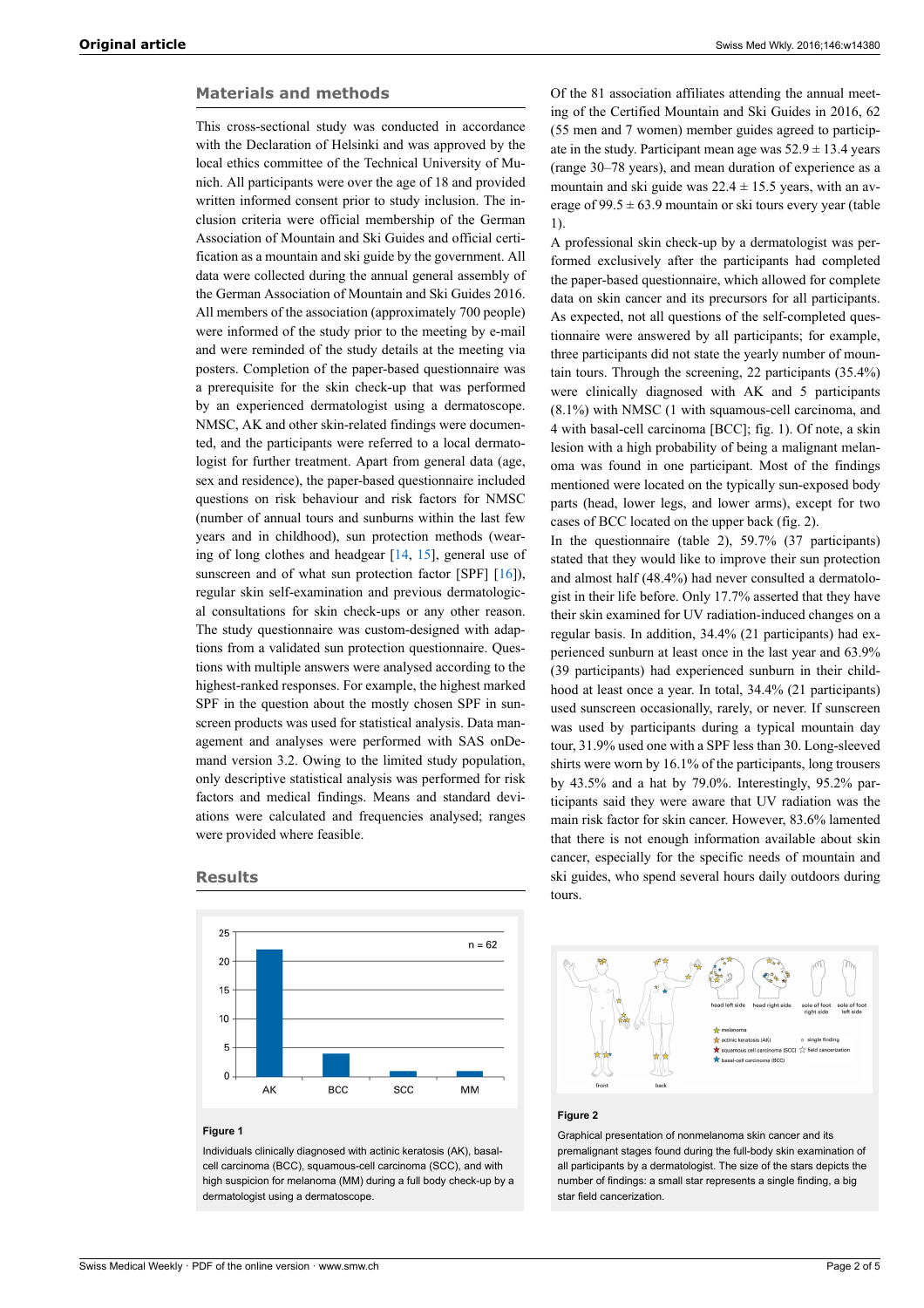# **Discussion**

Our findings confirm the results of an NMSC prevalence cross-sectional study in mountain guides conducted in 1999. During several local mountain guide meetings, 283 male guides from Austria, Germany, and Switzerland were assessed with a standardised interview and a medical examination [\[12](#page-3-0)]. The rate of NMSC prevalence in our study  $(8.1\%)$  is comparable to that of the 1991 study  $(8.5\%)$ , whereas AK prevalence was higher in our study (35.5%) than in the previous one (25.4%). This could be due to the higher age range of our study population compared to the previous study, (median age 53 vs 41 years, respectively) and longer average experience as Alpine guides (mean 22 vs 17 years, respectively).

Despite the high prevalence of NMSC and AK found in our study, only a little over half the mountain and ski guides (51.6%) had consulted a dermatologist in their life prior to the study. This finding alone confirms not only the immediate need for information and awareness campaigns concerning NMSC, but also the need to address issues specific to mountain and ski guides, as well as those with other outdoor professions and alpine hobbies. It also questions the currently available data, which are solely based on information provided by insurance companies [[7](#page-3-3), [17](#page-3-11)]. Owing to the low rate of visits to dermatologists, insurance companies do not have any archived data on the skin health of mountain guides. This raises the question of whether NMSC is underestimated in non-referred individuals with outdoor professions; recent hospital-based studies have shown an increased NMSC risk for outdoor professions [\[18](#page-3-12)]. It is a great advance for outdoor-working groups that NMSC has been officially recognised as an occupational disease in some European countries. However, the next step towards developing evidence-based protective behaviour recommendations for the prevention of NMSC, in addition to educational programmes for doctors [\[19](#page-3-13)], seems overdue and should be addressed in further studies. Moreover, the majority of the study population (83.6%) called for more information about UV radiation, NMSC and possible prevention tools.

<span id="page-2-2"></span><span id="page-2-1"></span><span id="page-2-0"></span>

| <b>Table 1:</b> Baseline characteristics of 62 alpine quides ( $n = 62$ ; 7 |      |      |           |  |
|-----------------------------------------------------------------------------|------|------|-----------|--|
| women, 55 men).                                                             |      |      |           |  |
| Variable                                                                    | Mean | SD   | Range     |  |
| Age, years                                                                  | 52.9 | 13.4 | $30 - 78$ |  |
| Experience as an alpine quide,<br>years                                     | 224  | 15.5 | $1 - 52$  |  |
| Alpine tours per year, n                                                    | 99.5 | 63.9 | $5 - 300$ |  |

This study has some limitations. A recall bias owing to the lack of randomisation of participants has to be considered. It is likely that this study attracted guides especially concerned about their health or those who recently noticed abnormal skin findings, thus leading to an overestimation of NMSC prevalence and associated protective behaviour in mountain and ski guides. However, the fact that mountain and ski guides are at a high risk for NMSC should not only be considered by all dermatologists worldwide in their daily clinical routine, but also by alpine guide associations in order to promote adequate preventive and screening measures for their members. With the high interest shown by mountain and ski guides in learning more about NMSC and associated risk factors, as well as the high rate of participation in this limited study, further studies combining primary and secondary prevention campaigns targeted toward this outdoor profession are needed. The development and implementation of specialised NMSC prevention campaigns for Alpine guides, and continuous evaluation, adaptations and improvements to these campaigns could be used to establish a general prevention model. This knowledge could then be transferred to other potential high NMSC risk groups, especially other outdoor workers, in order to lower the worldwide burden of NMSC.

**Acknowledgments:** We are indebted to all the mountain guides who participated in the study and completed the questionnaire.

**Disclosure statement:** The study was supported by a research grant from Galderma Germany. Alexander Zink, Elisabeth Koch, Florian Seifert, Markus Rotter, Christoph Spinner, and Tilo Biedermann have no conflicts of interest to declare.

*Correspondence: Alexander Zink, M.D., M.P.H., Department of Dermatology and Allergy, University Hospital Klinikum rechts der Isar, Technische Universität München, Biedersteiner Str. 29, D-80802 Munich, [alexander.zink\[at\]tum.de](mailto:alexander.zink@tum.de)*

### **References**

- 1 Reinau D, Meier C, Gerber N, Hofbauer GF, Surber C. Sun protective behaviour of primary and secondary school students in North-Western Switzerland. Swiss Med Wkly. 2012;142:w13520.
- 2 Lomas A, Leonardi-Bee J, Bath-Hextall F. A systematic review of worldwide incidence of nonmelanoma skin cancer. Br J Dermatol. 2012;166(5):1069–80. doi[:http://dx.doi.org/10.1111/](http://dx.doi.org/10.1111/j.1365-2133.2012.10830.x) [j.1365-2133.2012.10830.x](http://dx.doi.org/10.1111/j.1365-2133.2012.10830.x).
- 3 Glogau RG. The risk of progression to invasive disease. J Am Acad Dermatol. 2000;42(1 Pt 2):S23–4. doi:[http://dx.doi.org/10.1067/](http://dx.doi.org/10.1067/mjd.2000.103339) [mjd.2000.103339](http://dx.doi.org/10.1067/mjd.2000.103339).

| <b>Table 2:</b> Answers given by alpine quides in the self-completed paper-based questionnaire $(n = 62)$ . |            |            |  |  |
|-------------------------------------------------------------------------------------------------------------|------------|------------|--|--|
| Question                                                                                                    | Yes        | No         |  |  |
|                                                                                                             | n (%)      | n (%)      |  |  |
| Have you ever been to a dermatologist?                                                                      | 32 (51.6%) | 30 (48.4%) |  |  |
| Do you regularly see a dermatologist for a skin check-up?                                                   | 11 (17.7%) | 51 (82.3%) |  |  |
| Do you think ultraviolet radiation is the main risk factor for skin cancer?                                 | 59 (95.2%) | $3(4.8\%)$ |  |  |
| Do you regularly use sunscreen during alpine tours?                                                         | 41 (65.6%) | 21 (34.4%) |  |  |
| Do you think you should improve your sun protection measures during alpine tours?                           | 37 (59.7%) | 25 (40.3%) |  |  |
| Have you experienced sunburn at least once during alpine tours within the last year?                        | 21 (34.4%) | 41 (65.6%) |  |  |
| Do you remember experiencing sunburn in childhood?                                                          | 39 (63.9%) | 23 (36.1%) |  |  |
| There is enough information available about skin cancer and risk for me as mountain quide.                  | 10 (16.4%) | 51 (83.6%) |  |  |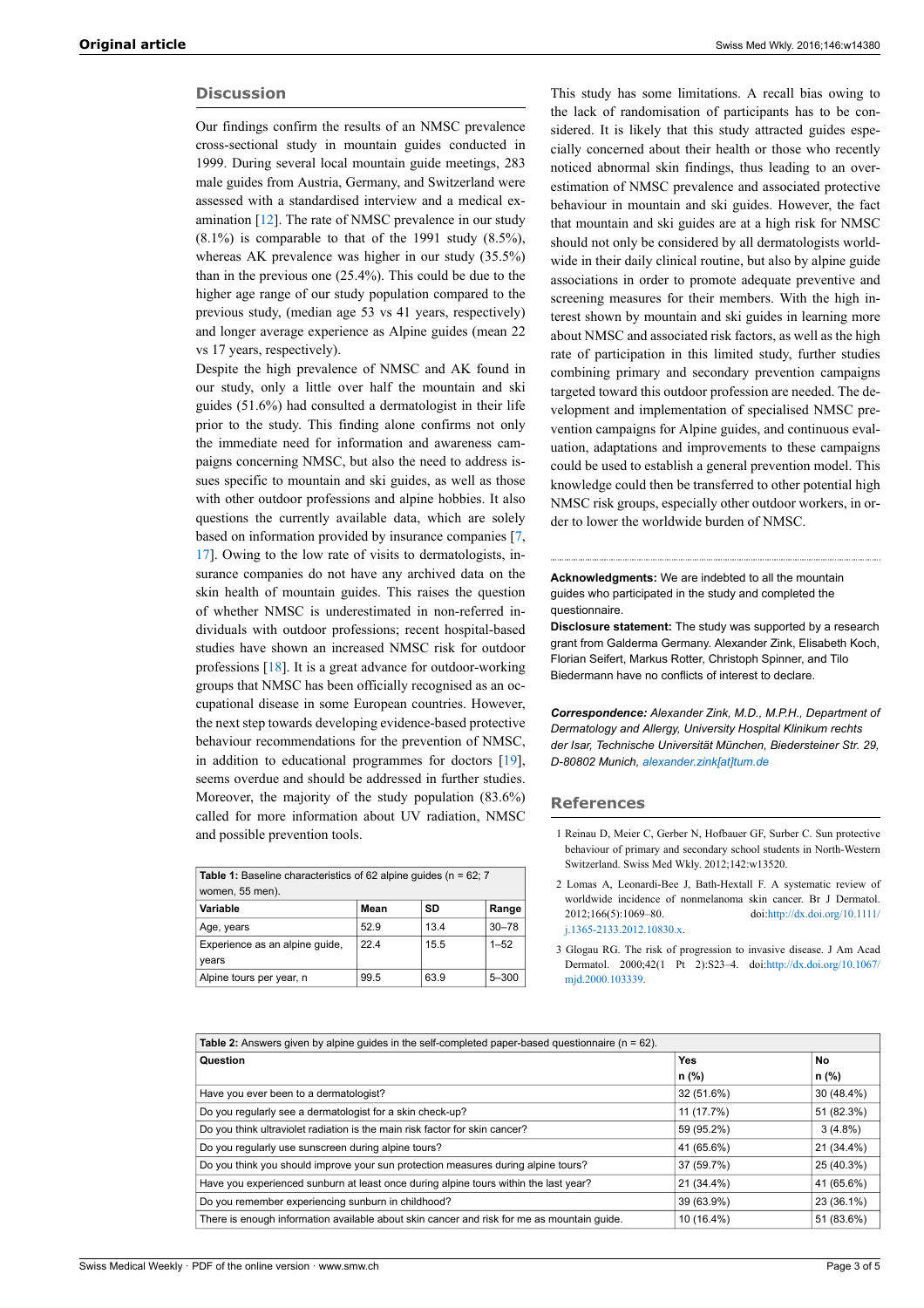- <span id="page-3-0"></span>4 Stockfleth E, Terhorst D, Hauschild A, Zouboulis CC, Schlaeger M, Oster-Schmidt C, et al. Aktinische Keratosen. [Actinic keratoses]. J Dtsch Dermatol Ges. 2012;10(Suppl 7):S1–23. doi[:http://dx.doi.org/](http://dx.doi.org/10.1111/j.1610-0379.2012.08019.x) [10.1111/j.1610-0379.2012.08019.x](http://dx.doi.org/10.1111/j.1610-0379.2012.08019.x). German.
- <span id="page-3-7"></span><span id="page-3-1"></span>5 Gordon LG, Rowell D. Health system costs of skin cancer and costeffectiveness of skin cancer prevention and screening: a systematic review. Eur J Cancer Prev. 2015;24(2):141–9. doi[:http://dx.doi.org/](http://dx.doi.org/10.1097/CEJ.0000000000000056) [10.1097/CEJ.0000000000000056](http://dx.doi.org/10.1097/CEJ.0000000000000056).
- <span id="page-3-2"></span>6 Schaefer I, Augustin M, Spehr C, Reusch M, Kornek T. Prevalence and risk factors of actinic keratoses in Germany – analysis of multisource data. J Eur Acad Dermatol Venereol. 2014;28(3):309–13.
- <span id="page-3-8"></span><span id="page-3-3"></span>7 World Health Organization, World Meteorological Organization, United Nations Environment Programme and International Commission on Non-Ionizing Radiation Protection. Global solar UV index. A practical guide. 2002. Available at [http://www.who.int/uv/publications/en/](http://www.who.int/uv/publications/en/GlobalUVI.pdf?ua=1) [GlobalUVI.pdf?ua=1](http://www.who.int/uv/publications/en/GlobalUVI.pdf?ua=1) (accessed 26 Jul 2016)
- <span id="page-3-9"></span>8 Mahé E, Corrêa MP, Godin-Beekmann S, Haeffelin M, Jégou F, Saiag P, et al. Evaluation of tourists' UV exposure in Paris. J Eur Acad Dermatol Venereol. 2013;27(3):e294–304. doi:[http://dx.doi.org/10.1111/](http://dx.doi.org/10.1111/j.1468-3083.2012.04637.x) [j.1468-3083.2012.04637.x](http://dx.doi.org/10.1111/j.1468-3083.2012.04637.x)
- <span id="page-3-10"></span><span id="page-3-4"></span>9 Zink A, Ring J. Images in clinical medicine. Phototoxic dermatitis. N Engl J Med. 2014;371(6):559. doi[:http://dx.doi.org/10.1056/](http://dx.doi.org/10.1056/NEJMicm1315566) [NEJMicm1315566](http://dx.doi.org/10.1056/NEJMicm1315566)
- <span id="page-3-11"></span><span id="page-3-5"></span>10 Moehrle M, Dennenmoser B, Garbe C. Continuous long-term monitoring of UV radiation in professional mountain guides reveals extremely high exposure. Int J Cancer. 2003;103(6):775–8. doi[:http://dx.doi.org/](http://dx.doi.org/10.1002/ijc.10884) [10.1002/ijc.10884](http://dx.doi.org/10.1002/ijc.10884)
- <span id="page-3-13"></span><span id="page-3-12"></span><span id="page-3-6"></span>11 Schwartz RA, Bridges TM, Butani AK, Ehrlich A. Actinic keratosis: an occupational and environmental disorder. J Eur Acad Dermatol Venereol. 2008;22(5):606–15. doi:[http://dx.doi.org/10.1111/](http://dx.doi.org/10.1111/j.1468-3083.2008.02579.x) [j.1468-3083.2008.02579.x](http://dx.doi.org/10.1111/j.1468-3083.2008.02579.x)
- 12 Lichte V, Dennenmoser B, Dietz K, Häfner HM, Schlagenhauff B, Garbe C, et al. Professional risk for skin cancer development in male mountain guides – a cross-sectional study. J Eur Acad Dermatol Venereol. 2010;24(7):797–804. doi[:http://dx.doi.org/10.1111/](http://dx.doi.org/10.1111/j.1468-3083.2009.03528.x) [j.1468-3083.2009.03528.x](http://dx.doi.org/10.1111/j.1468-3083.2009.03528.x)
- 13 John SM, Trakatelli M, Gehring R, Finlay K, Fionda C, Wittlich M, et al. CONSENSUS REPORT: Recognizing non-melanoma skin cancer, including actinic keratosis, as an occupational disease – A Call to Action. J Eur Acad Dermatol Venereol. 2016;30(Suppl 3):38–45. doi[:ht](http://dx.doi.org/10.1111/jdv.13608)[tp://dx.doi.org/10.1111/jdv.13608](http://dx.doi.org/10.1111/jdv.13608)
- 14 Christoph S, Cazzaniga S, Hunger RE, Naldi L, Borradori L, Oberholzer PA. Ultraviolet radiation protection and skin cancer awareness in recreational athletes: a survey among participants in a running event. Swiss Med Wkly. 2016;146:w14297
- 15 Bauer A, Beissert S, Knuschke P. Prävention von durch berufliche solare UV-Exposition bedingtem epithelialem Hautkrebs [Prevention of occupational solar UV radiation-induced epithelial skin cancer]. Hautarzt. 2015;66(3):173–8. doi:[http://dx.doi.org/10.1007/](http://dx.doi.org/10.1007/s00105-015-3584-2) [s00105-015-3584-2](http://dx.doi.org/10.1007/s00105-015-3584-2). German
- 16 Tan S, Sinclair C, Foley P. Running behind a tourist: leisure-related skin cancer prophylaxis. Br J Dermatol. 2012;167(Suppl 2):70–5. doi[:ht](http://dx.doi.org/10.1111/j.1365-2133.2012.11089.x)[tp://dx.doi.org/10.1111/j.1365-2133.2012.11089.x](http://dx.doi.org/10.1111/j.1365-2133.2012.11089.x)
- 17 Rogers HW, Weinstock MA, Feldman SR, Coldiron BM. Incidence estimate of nonmelanoma skin cancer (keratinocyte carcinomas) in the U.S. Population, 2012. JAMA Dermatol. 2015;151(10):1081–6. doi[:ht](http://dx.doi.org/10.1001/jamadermatol.2015.1187)[tp://dx.doi.org/10.1001/jamadermatol.2015.1187](http://dx.doi.org/10.1001/jamadermatol.2015.1187)
- 18 Trakatelli M, Barkitzi K, Apap C, Majewski S, De Vries E; EPIDERM group. Skin cancer risk in outdoor workers: a European multicenter case-control study. J Eur Acad Dermatol Venereol. 2016;30(Suppl 3):5–11. doi[:http://dx.doi.org/10.1111/jdv.13603](http://dx.doi.org/10.1111/jdv.13603)
- 19 Badertscher N, Braun RP, Held U, Kofmehl R, Senn O, Hofbauer GF, et al. Diagnostic competence of Swiss general practitioners in skin cancer. Swiss Med Wkly. 2013;143:w13834